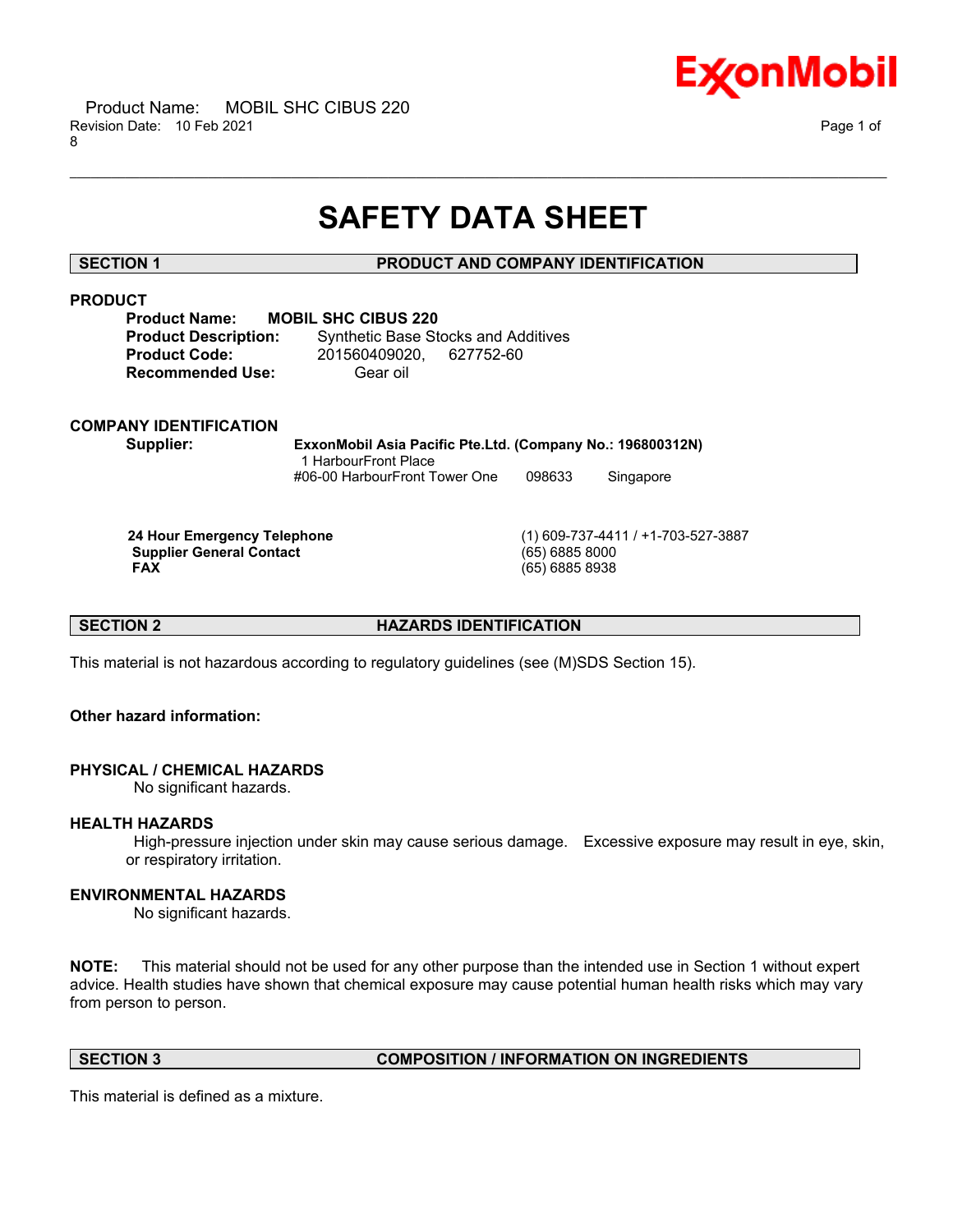

### **No Hazardous Substance(s) or Complex Substance(s) required for disclosure.**

# **SECTION 4 FIRST AID MEASURES**

\_\_\_\_\_\_\_\_\_\_\_\_\_\_\_\_\_\_\_\_\_\_\_\_\_\_\_\_\_\_\_\_\_\_\_\_\_\_\_\_\_\_\_\_\_\_\_\_\_\_\_\_\_\_\_\_\_\_\_\_\_\_\_\_\_\_\_\_\_\_\_\_\_\_\_\_\_\_\_\_\_\_\_\_\_\_\_\_\_\_\_\_\_\_\_\_\_\_\_\_\_\_\_\_\_\_\_\_\_\_\_\_\_\_\_\_\_\_

# **INHALATION**

Remove from further exposure. For those providing assistance, avoid exposure to yourself or others. Use adequate respiratory protection. If respiratory irritation, dizziness, nausea, or unconsciousness occurs, seek immediate medical assistance. If breathing has stopped, assist ventilation with a mechanical device or use mouth-to-mouth resuscitation.

### **SKIN CONTACT**

Wash contact areas with soap and water. If product is injected into or under the skin, or into any part of the body, regardless of the appearance of the wound or its size, the individual should be evaluated immediately by a physician as a surgical emergency. Even though initial symptoms from high pressure injection may be minimal or absent, early surgical treatment within the first few hours may significantly reduce the ultimate extent of injury.

### **EYE CONTACT**

Flush thoroughly with water. If irritation occurs, get medical assistance.

### **INGESTION**

First aid is normally not required. Seek medical attention if discomfort occurs.

### **NOTE TO PHYSICIAN**

None

# **SECTION 5 FIRE FIGHTING MEASURES**

### **EXTINGUISHING MEDIA**

**Appropriate Extinguishing Media:** Use water fog, foam, dry chemical or carbon dioxide (CO2) to extinguish flames.

**Inappropriate Extinguishing Media:** Straight streams of water

### **FIRE FIGHTING**

**Fire Fighting Instructions:** Evacuate area. Prevent run-off from fire control or dilution from entering streams, sewers or drinking water supply. Fire-fighters should use standard protective equipment and in enclosed spaces, self-contained breathing apparatus (SCBA). Use water spray to cool fire exposed surfaces and to protect personnel.

**Hazardous Combustion Products:** Aldehydes, Incomplete combustion products, Oxides of carbon, Smoke, Fume, Sulphur oxides

# **FLAMMABILITY PROPERTIES**

**Flash Point [Method]:** >226°C (439°F) [ASTM D-92] **Flammable Limits (Approximate volume % in air):** LEL: 0.9 UEL: 7.0 **Autoignition Temperature:** N/D

# **SECTION 6 ACCIDENTAL RELEASE MEASURES**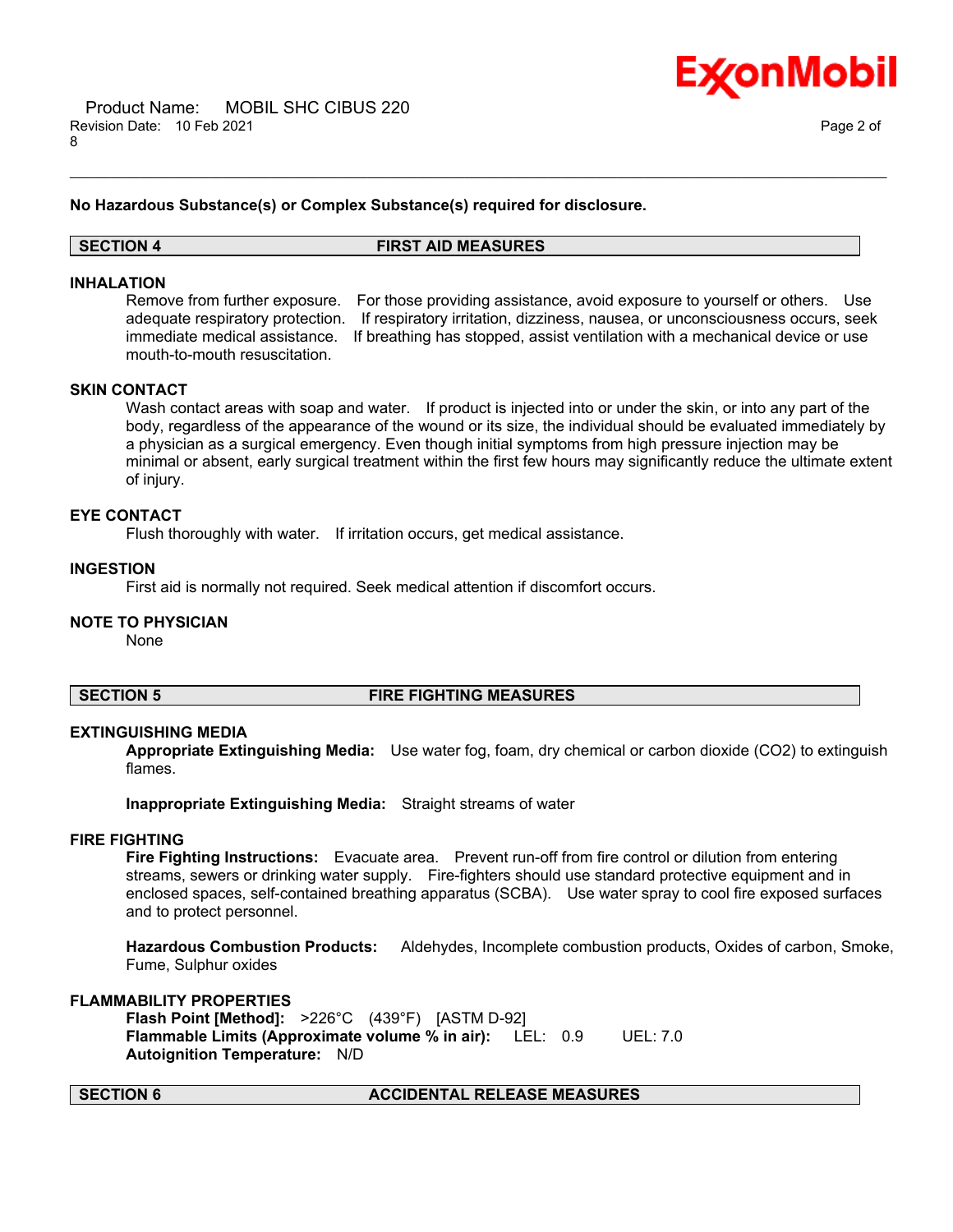

### **NOTIFICATION PROCEDURES**

In the event of a spill or accidental release, notify relevant authorities in accordance with all applicable regulations.

\_\_\_\_\_\_\_\_\_\_\_\_\_\_\_\_\_\_\_\_\_\_\_\_\_\_\_\_\_\_\_\_\_\_\_\_\_\_\_\_\_\_\_\_\_\_\_\_\_\_\_\_\_\_\_\_\_\_\_\_\_\_\_\_\_\_\_\_\_\_\_\_\_\_\_\_\_\_\_\_\_\_\_\_\_\_\_\_\_\_\_\_\_\_\_\_\_\_\_\_\_\_\_\_\_\_\_\_\_\_\_\_\_\_\_\_\_\_

# **PROTECTIVE MEASURES**

Avoid contact with spilled material. See Section 5 for fire fighting information. See the Hazard Identification Section for Significant Hazards. See Section 4 for First Aid Advice. See Section 8 for advice on the minimum requirements for personal protective equipment. Additional protective measures may be necessary, depending on the specific circumstances and/or the expert judgment of the emergency responders.

### **SPILL MANAGEMENT**

**Land Spill:** Stop leak if you can do so without risk. Recover by pumping or with suitable absorbent.

**Water Spill:** Stop leak if you can do so without risk. Confine the spill immediately with booms. Warn other shipping. Remove from the surface by skimming or with suitable absorbents. Seek the advice of a specialist before using dispersants.

Water spill and land spill recommendations are based on the most likely spill scenario for this material; however, geographic conditions, wind, temperature, (and in the case of a water spill) wave and current direction and speed may greatly influence the appropriate action to be taken. For this reason, local experts should be consulted. Note: Local regulations may prescribe or limit action to be taken.

### **ENVIRONMENTAL PRECAUTIONS**

Large Spills: Dyke far ahead of liquid spill for later recovery and disposal. Prevent entry into waterways, sewers, basements or confined areas.

### **SECTION 7 HANDLING AND STORAGE**

### **HANDLING**

 Prevent small spills and leakage to avoid slip hazard. Material can accumulate static charges which may cause an electrical spark (ignition source). When the material is handled in bulk, an electrical spark could ignite any flammable vapors from liquids or residues that may be present (e.g., during switch-loading operations). Use proper bonding and/or earthing procedures. However, bonding and earthing may not eliminate the hazard from static accumulation. Consult local applicable standards for guidance. Additional references include American Petroleum Institute 2003 (Protection Against Ignitions Arising out of Static, Lightning and Stray Currents) or National Fire Protection Agency 77 (Recommended Practice on Static Electricity) or CENELEC CLC/TR 50404 (Electrostatics - Code of practice for the avoidance of hazards due to static electricity).

**Static Accumulator:** This material is a static accumulator.

### **STORAGE**

 The type of container used to store the material may affect static accumulation and dissipation. Do not store in open or unlabelled containers.

# **SECTION 8 EXPOSURE CONTROLS / PERSONAL PROTECTION**

**Exposure limits/standards for materials that can be formed when handling this product:** When mists/aerosols can occur the following is recommended:  $5 \text{ mg/m}^3$  - ACGIH TLV (inhalable fraction).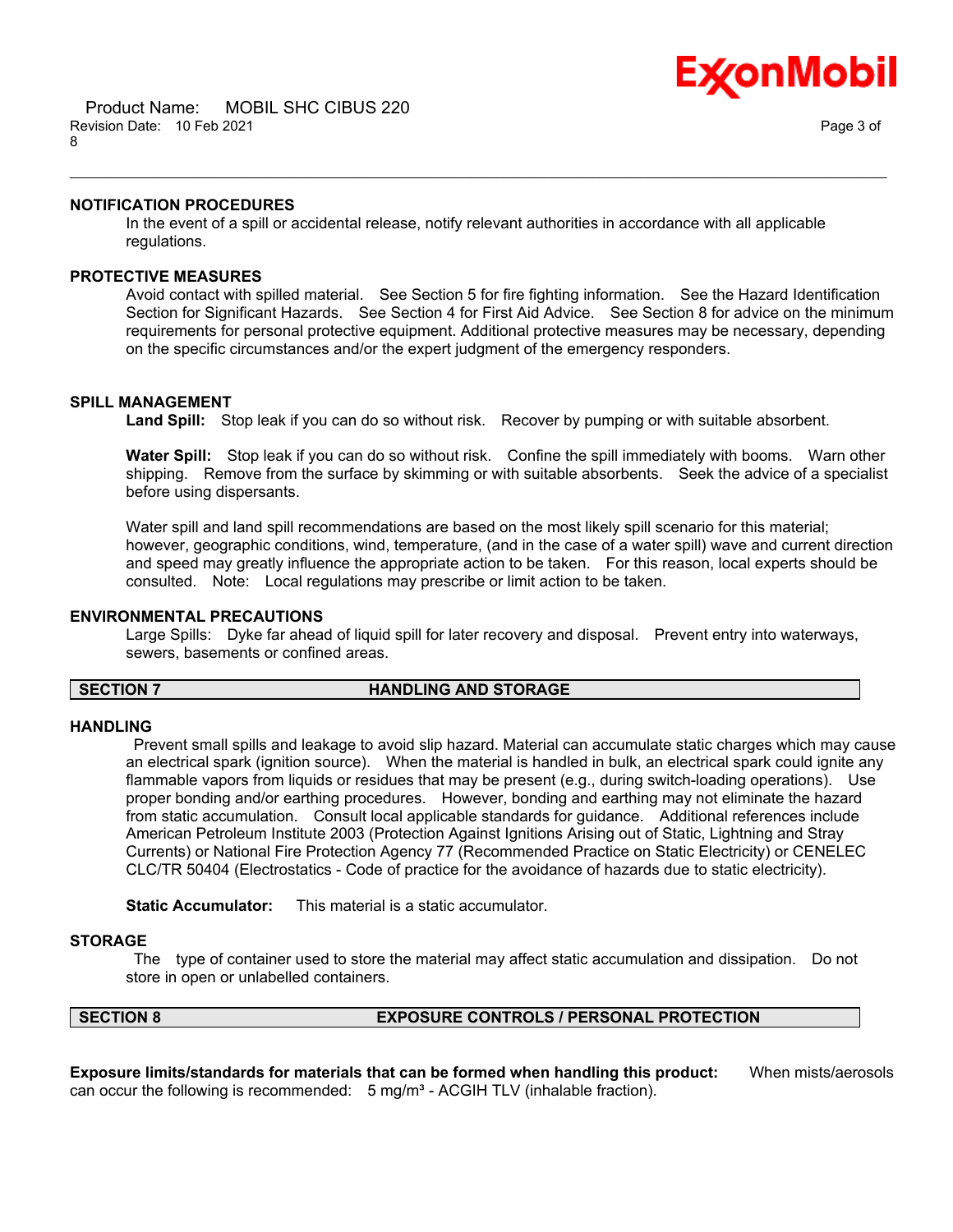NOTE: Limits/standards shown for guidance only. Follow applicable regulations.

### **ENGINEERING CONTROLS**

The level of protection and types of controls necessary will vary depending upon potential exposure conditions. Control measures to consider:

No special requirements under ordinary conditions of use and with adequate ventilation.

\_\_\_\_\_\_\_\_\_\_\_\_\_\_\_\_\_\_\_\_\_\_\_\_\_\_\_\_\_\_\_\_\_\_\_\_\_\_\_\_\_\_\_\_\_\_\_\_\_\_\_\_\_\_\_\_\_\_\_\_\_\_\_\_\_\_\_\_\_\_\_\_\_\_\_\_\_\_\_\_\_\_\_\_\_\_\_\_\_\_\_\_\_\_\_\_\_\_\_\_\_\_\_\_\_\_\_\_\_\_\_\_\_\_\_\_\_\_

### **PERSONAL PROTECTION**

Personal protective equipment selections vary based on potential exposure conditions such as applications, handling practices, concentration and ventilation. Information on the selection of protective equipment for use with this material, as provided below, is based upon intended, normal usage.

**Respiratory Protection:** If engineering controls do not maintain airborne contaminant concentrations at a level which is adequate to protect worker health, an approved respirator may be appropriate. Respirator selection, use, and maintenance must be in accordance with regulatory requirements, if applicable. Types of respirators to be considered for this material include:

No special requirements under ordinary conditions of use and with adequate ventilation. Particulate

For high airborne concentrations, use an approved supplied-air respirator, operated in positive pressure mode. Supplied air respirators with an escape bottle may be appropriate when oxygen levels are inadequate, gas/vapour warning properties are poor, or if air purifying filter capacity/rating may be exceeded.

**Hand Protection:** Any specific glove information provided is based on published literature and glove manufacturer data. Glove suitability and breakthrough time will differ depending on the specific use conditions. Contact the glove manufacturer for specific advice on glove selection and breakthrough times for your use conditions. Inspect and replace worn or damaged gloves. The types of gloves to be considered for this material include:

No protection is ordinarily required under normal conditions of use. Nitrile,Viton

**Eye Protection:** If contact is likely, safety glasses with side shields are recommended.

**Skin and Body Protection:** Any specific clothing information provided is based on published literature or manufacturer data. The types of clothing to be considered for this material include:

 No skin protection is ordinarily required under normal conditions of use. In accordance with good industrial hygiene practices, precautions should be taken to avoid skin contact.

**Specific Hygiene Measures:** Always observe good personal hygiene measures, such as washing after handling the material and before eating, drinking, and/or smoking. Routinely wash work clothing and protective equipment to remove contaminants. Discard contaminated clothing and footwear that cannot be cleaned. Practice good housekeeping.

### **ENVIRONMENTAL CONTROLS**

 Comply with applicable environmental regulations limiting discharge to air, water and soil. Protect the environment by applying appropriate control measures to prevent or limit emissions.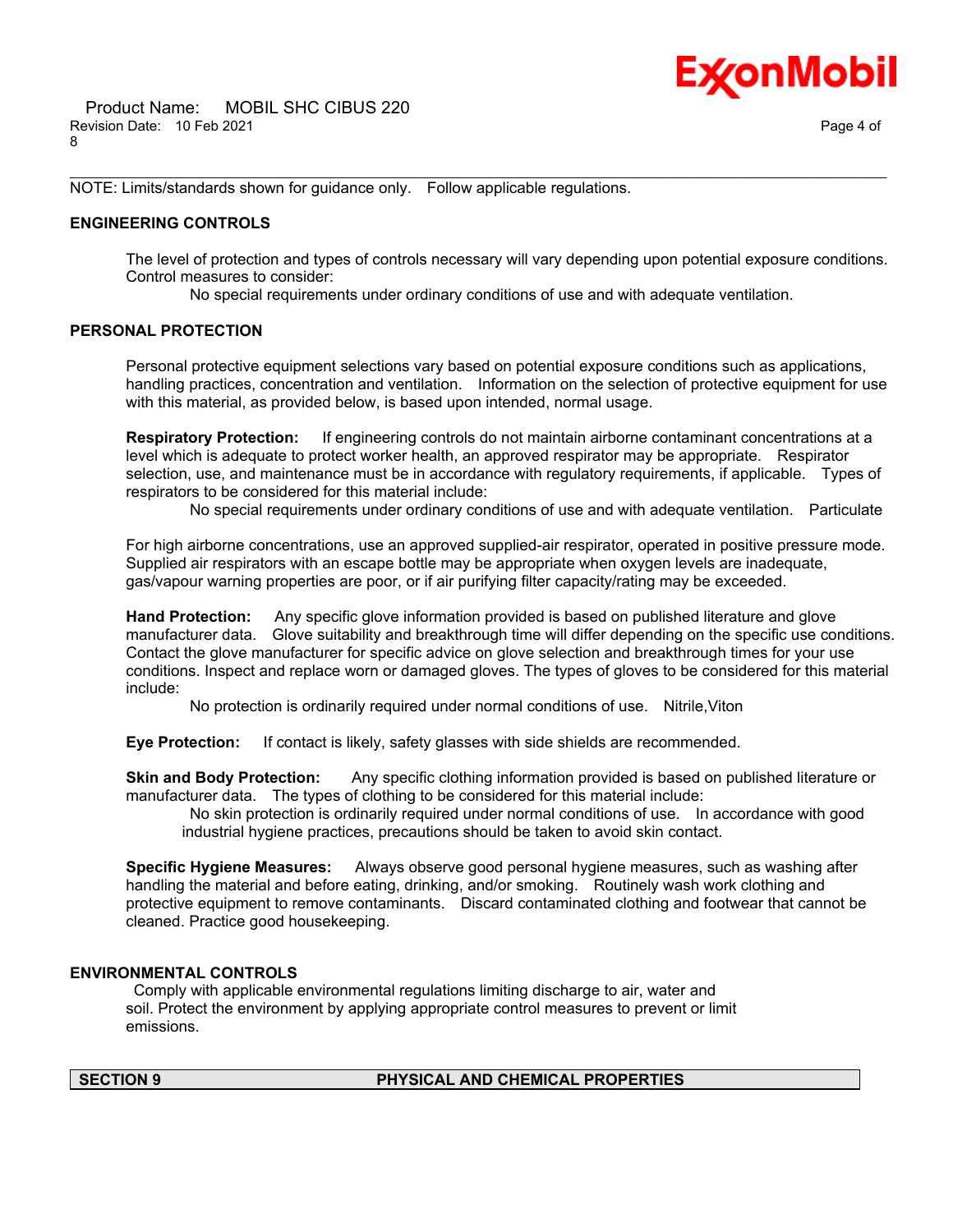

 Product Name: MOBIL SHC CIBUS 220 Revision Date: 10 Feb 2021 Page 5 of 8

\_\_\_\_\_\_\_\_\_\_\_\_\_\_\_\_\_\_\_\_\_\_\_\_\_\_\_\_\_\_\_\_\_\_\_\_\_\_\_\_\_\_\_\_\_\_\_\_\_\_\_\_\_\_\_\_\_\_\_\_\_\_\_\_\_\_\_\_\_\_\_\_\_\_\_\_\_\_\_\_\_\_\_\_\_\_\_\_\_\_\_\_\_\_\_\_\_\_\_\_\_\_\_\_\_\_\_\_\_\_\_\_\_\_\_\_\_\_ **Note: Physical and chemical properties are provided for safety, health and environmental considerations only and may not fully represent product specifications. Contact the Supplier for additional information.**

# **GENERAL INFORMATION**

**Physical State:** Liquid **Colour:** Pale Yellow **Odour:** Characteristic **Odour Threshold:** N/D

### **IMPORTANT HEALTH, SAFETY, AND ENVIRONMENTAL INFORMATION**

**Relative Density (at 15 °C):** 0.857 [ASTM D4052] **Flammability (Solid, Gas):** N/A **Flash Point [Method]:** >226°C (439°F) [ASTM D-92] **Flammable Limits (Approximate volume % in air):** LEL: 0.9 UEL: 7.0 **Autoignition Temperature:** N/D **Boiling Point / Range:** > 316°C (601°F) [Estimated] **Decomposition Temperature:** N/D **Vapour Density (Air = 1):** > 2 at 101 kPa [Estimated] **Vapour Pressure:** < 0.013 kPa (0.1 mm Hg) at 20 °C [Estimated] **Evaporation Rate (n-butyl acetate = 1):** N/D **pH:** N/A **Log Pow (n-Octanol/Water Partition Coefficient):** > 3.5 [Estimated] **Solubility in Water:** Negligible **Viscosity:** >220 cSt (220 mm2/sec) at 40ºC | 24.5 cSt (24.5 mm2/sec) at 100°C [ASTM D 445] **Oxidizing Properties:** See Hazards Identification Section.

# **OTHER INFORMATION**

**Freezing Point:** N/D **Melting Point:** N/A **Pour Point:** -18°C (0°F) [ASTM D97]

# **SECTION 10 STABILITY AND REACTIVITY**

**STABILITY:** Material is stable under normal conditions.

**CONDITIONS TO AVOID:** Excessive heat. High energy sources of ignition.

**MATERIALS TO AVOID:** Strong oxidisers

**HAZARDOUS DECOMPOSITION PRODUCTS:** Material does not decompose at ambient temperatures.

**POSSIBILITY OF HAZARDOUS REACTIONS:** Hazardous polymerization will not occur.

### **SECTION 11 TOXICOLOGICAL INFORMATION**

### **INFORMATION ON TOXICOLOGICAL EFFECTS**

| <b>Hazard Class</b>                                | <b>Conclusion / Remarks</b>                             |
|----------------------------------------------------|---------------------------------------------------------|
| <b>Inhalation</b>                                  |                                                         |
| Acute Toxicity: No end point data for<br>material. | Minimally Toxic. Based on assessment of the components. |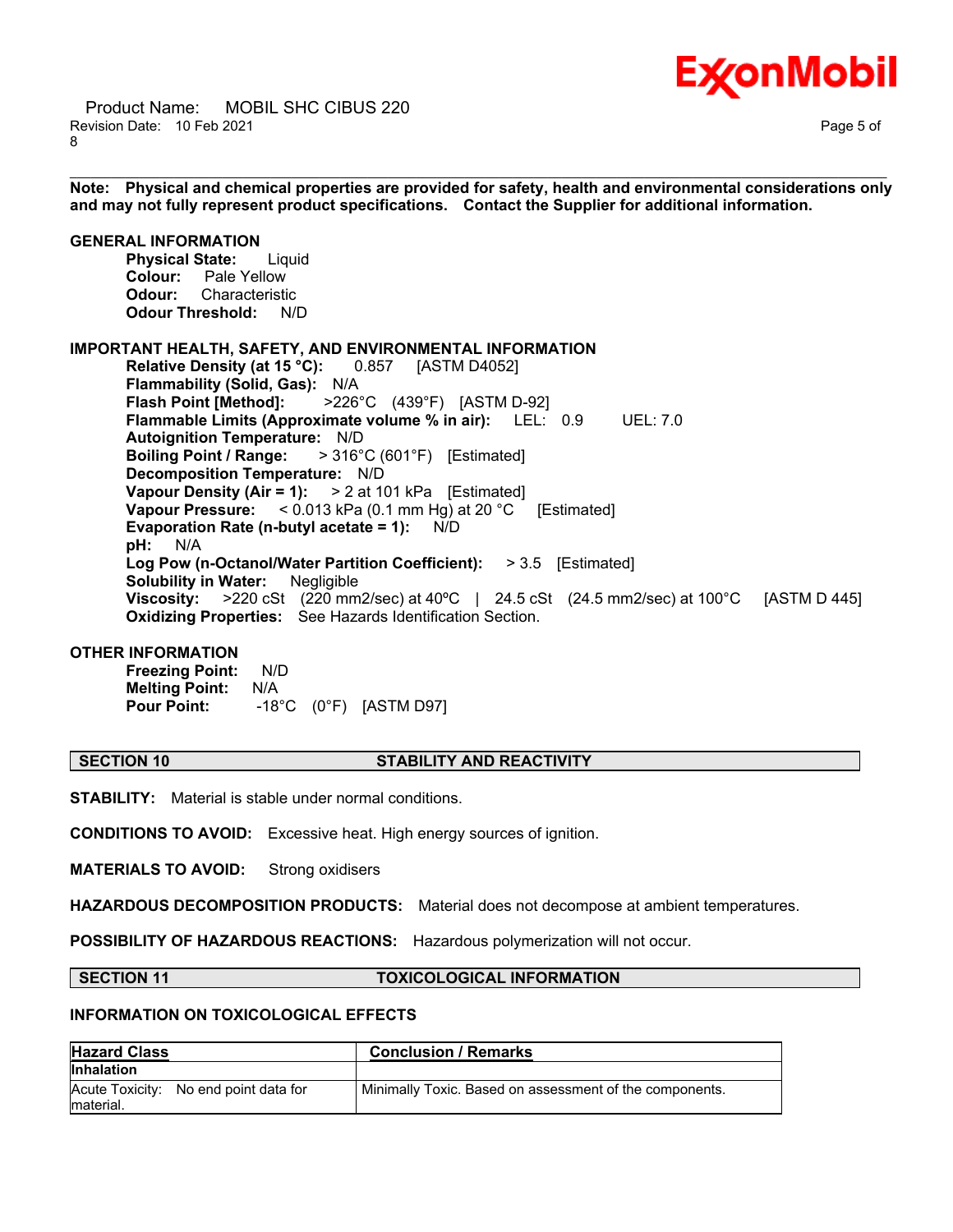### Product Name: MOBIL SHC CIBUS 220 Revision Date: 10 Feb 2021 **Page 6 of Page 6 of Page 6 of Page 6 of Page 6 of Page 6 of** 8

| Irritation: No end point data for material.                        | Negligible hazard at ambient/normal handling temperatures.                                                        |
|--------------------------------------------------------------------|-------------------------------------------------------------------------------------------------------------------|
| Ingestion                                                          |                                                                                                                   |
| Acute Toxicity: No end point data for<br>lmaterial.                | Minimally Toxic. Based on assessment of the components.                                                           |
| <b>Skin</b>                                                        |                                                                                                                   |
| Acute Toxicity: No end point data for<br>lmaterial.                | Minimally Toxic. Based on assessment of the components.                                                           |
| Skin Corrosion/Irritation: No end point data<br>for material.      | Negligible irritation to skin at ambient temperatures. Based on<br>assessment of the components.                  |
| Eye                                                                |                                                                                                                   |
| Serious Eye Damage/Irritation: No end point<br>ldata for material. | May cause mild, short-lasting discomfort to eyes. Based on<br>assessment of the components.                       |
| Sensitisation                                                      |                                                                                                                   |
| Respiratory Sensitization: No end point data<br>for material.      | Not expected to be a respiratory sensitizer.                                                                      |
| Skin Sensitization: No end point data for<br>material.             | Not expected to be a skin sensitizer. Based on assessment of the<br>components.                                   |
| Aspiration: Data available.                                        | Not expected to be an aspiration hazard. Based on physico-<br>chemical properties of the material.                |
| Germ Cell Mutagenicity: No end point data<br>lfor material.        | Not expected to be a germ cell mutagen. Based on assessment of<br>the components.                                 |
| <b>Carcinogenicity:</b> No end point data for<br>material.         | Not expected to cause cancer. Based on assessment of the<br>components.                                           |
| Reproductive Toxicity: No end point data<br>for material.          | Not expected to be a reproductive toxicant. Based on assessment<br>of the components.                             |
| Lactation: No end point data for material.                         | Not expected to cause harm to breast-fed children.                                                                |
| <b>Specific Target Organ Toxicity (STOT)</b>                       |                                                                                                                   |
| Single Exposure: No end point data for<br>material.                | Not expected to cause organ damage from a single exposure.                                                        |
| Repeated Exposure: No end point data for<br>material.              | Not expected to cause organ damage from prolonged or repeated<br>exposure. Based on assessment of the components. |
|                                                                    |                                                                                                                   |

# **OTHER INFORMATION For the product itself:**

Repeated and/or prolonged exposure may cause irritation to the skin, eyes, or respiratory tract. **Contains:**

Synthetic base oils: Not expected to cause significant health effects under conditions of normal use, based on laboratory studies with the same or similar materials. Not mutagenic or genotoxic. Not sensitising in test animals and humans.

# **IARC Classification:**

**The following ingredients are cited on the lists below:** None.

|            | --REGULATORY LISTS SEARCHED-- |              |  |
|------------|-------------------------------|--------------|--|
| 1 = IARC 1 | $2 = IARC 2A$                 | $3 = IARC2B$ |  |

**SECTION 12 ECOLOGICAL INFORMATION** 

The information given is based on data for the material, components of the material, or for similar materials, through the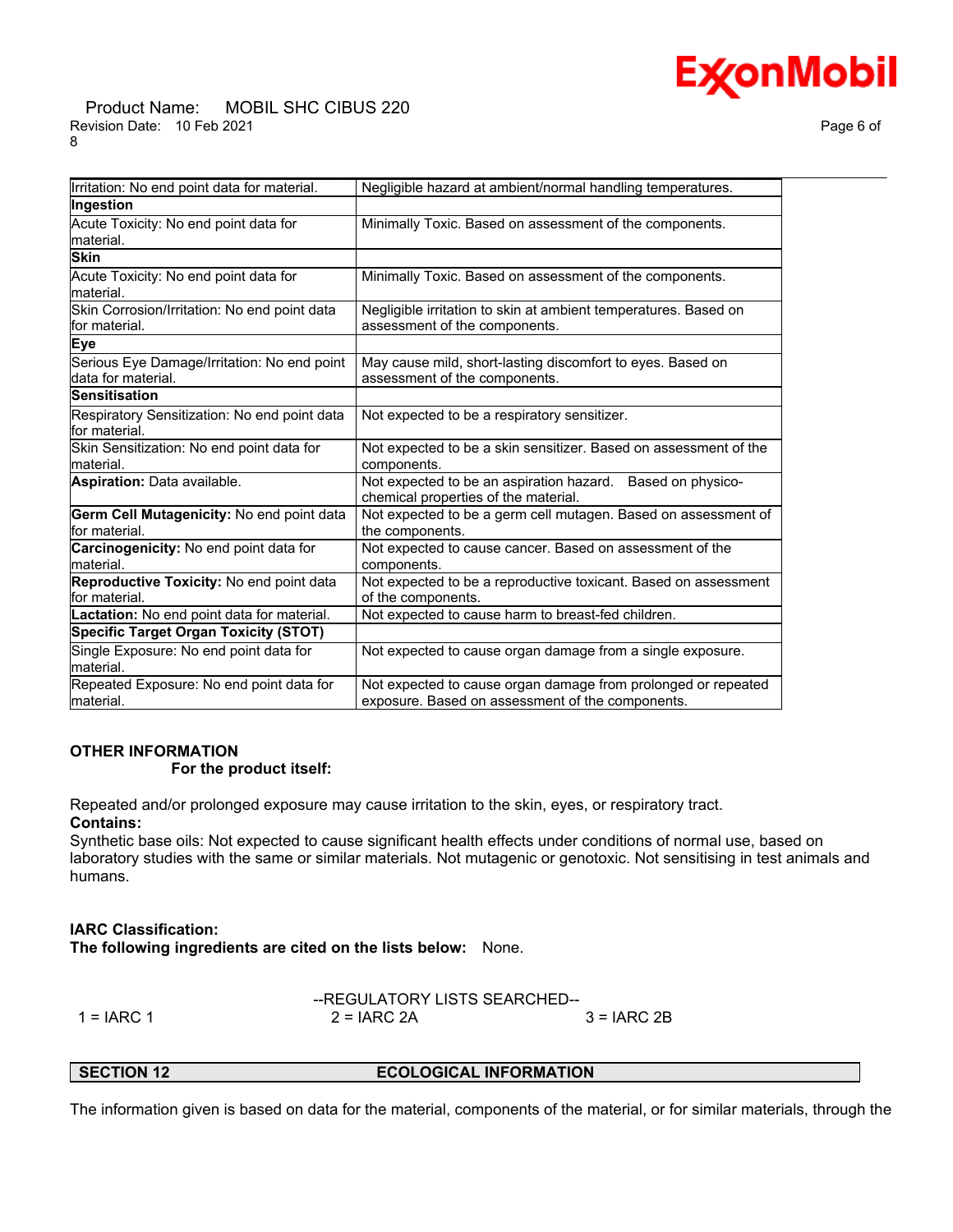

application of bridging principals.

## **ECOTOXICITY**

Material -- Not expected to be harmful to aquatic organisms.

### **MOBILITY**

 Base oil component -- Low solubility and floats and is expected to migrate from water to the land. Expected to partition to sediment and wastewater solids.

\_\_\_\_\_\_\_\_\_\_\_\_\_\_\_\_\_\_\_\_\_\_\_\_\_\_\_\_\_\_\_\_\_\_\_\_\_\_\_\_\_\_\_\_\_\_\_\_\_\_\_\_\_\_\_\_\_\_\_\_\_\_\_\_\_\_\_\_\_\_\_\_\_\_\_\_\_\_\_\_\_\_\_\_\_\_\_\_\_\_\_\_\_\_\_\_\_\_\_\_\_\_\_\_\_\_\_\_\_\_\_\_\_\_\_\_\_\_

# **SECTION 13 DISPOSAL CONSIDERATIONS**

Disposal recommendations based on material as supplied. Disposal must be in accordance with current applicable laws and regulations, and material characteristics at time of disposal.

# **DISPOSAL RECOMMENDATIONS**

 Product is suitable for burning in an enclosed controlled burner for fuel value or disposal by supervised incineration at very high temperatures to prevent formation of undesirable combustion products. Protect the environment. Dispose of used oil at designated sites. Minimize skin contact. Do not mix used oils with solvents, brake fluids or coolants.

**Empty Container Warning** Empty Container Warning (where applicable): Empty containers may contain residue and can be dangerous. Do not attempt to refill or clean containers without proper instructions. Empty drums should be completely drained and safely stored until appropriately reconditioned or disposed. Empty containers should be taken for recycling, recovery, or disposal through suitably qualified or licensed contractor and in accordance with governmental regulations. DO NOT PRESSURISE, CUT, WELD, BRAZE, SOLDER, DRILL, GRIND, OR EXPOSE SUCH CONTAINERS TO HEAT, FLAME, SPARKS, STATIC ELECTRICITY, OR OTHER SOURCES OF IGNITION. THEY MAY EXPLODE AND CAUSE INJURY OR DEATH.

**SECTION 14 TRANSPORT INFORMATION**

**LAND** : Not Regulated for Land Transport

**SEA (IMDG):** Not Regulated for Sea Transport according to IMDG-Code

**Marine Pollutant:** No

**AIR (IATA):** Not Regulated for Air Transport

# **SECTION 15 REGULATORY INFORMATION**

**Material is not hazardous as defined by Specification for hazard communication for hazardous chemicals and dangerous goods (Singapore Standard SS586) Part 2:2014 - Globally harmonised system of classification and labelling of chemicals - Singapore's adaptations.**

# **REGULATORY STATUS AND APPLICABLE LAWS AND REGULATIONS**

**Listed or exempt from listing/notification on the following chemical inventories (May contain substance(s) subject to notification to the EPA Active TSCA inventory prior to import to USA):** AIIC,